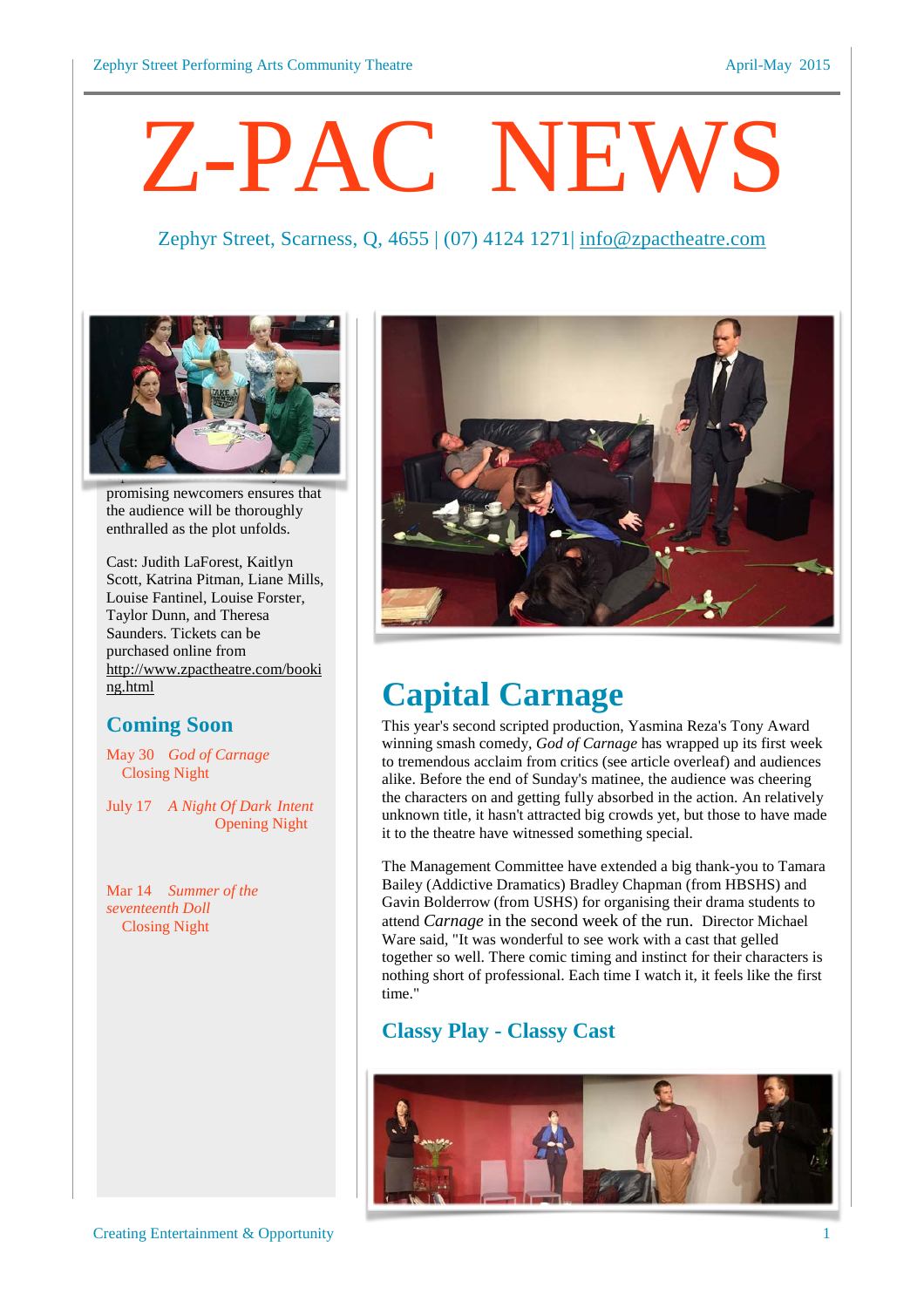

- *Campbell Hearing Solutions*
	- *CLM Chartered Accountants*
	- *CottonWood Projects*
	- *Dr Paul Geeves Dental Prosthetist*
	- *Elders Insurance*
	- *Electrodry Wide Bay*
	- *Fraser Coast Motor Centre*
	- *Geldard Sherrington Lawyers*
	- *Heath Wilson Plumbing*
	- *Hervey Bay Business Improvement*
	- *Isagenix Health & Wellness*
	- *LNL Painting*
	- *Majestic DIY Wedding & Party Decorations*
	- *Midcoast Air-Conditioning*
	- *Realway Property Hervey Bay*
	- *Smartline Personal Mortgage Advisers*
	- *Sarina Russo Job Access*
	- *Solahart Solar Energy*
	- *Storage King*
	- *Tate Electrical*
	- *Totally Business Pty Ltd*

#### *By Perigueux*

Theatre goers on the Fraser Coast can see theatre at its best with ZPAC's next production, God of Carnage by Yasmina Reza. The play has been critically and financially successful. In 2009 it won best play, in both the prestigious Broadway Tony Award and British Lawrence Olivier Award, charming audiences on both sides of the Atlantic. Its Broadway run of 452 performances is the third longest this century. A movie version was directed by Roman Polanski in 2011.

The story is simple (as we shall see, almost childlike), where two couples are set to discuss amicably, an altercation between their sons. However, as the dialogue progresses, complicated childish disposition develops and alliances alternate, dissolving into crude farce and comical argument.

As brilliant as God of Carnage's script is, it requires a sensitive interpretive Director to turn its pages into performance. It has one in Michael Ware, who directed Brolga Theatre's Hairspray and is the Associate Director of Brolga's Mary Poppins. Here he cleverly uses ZPAC's intimate theatre to suggest what is essentially a deceptively, chummy picture and directs his players skilfully through the emotional denouement.

The four actors are impeccable - they all quickly establish the setting then advance the plot though a series of verbal, physical and humorous jousts. Gavin Bolderrow, as Michael, is superb- believably ambivalent with a imposing presence and impeccable line delivery. An elegant Sarah Cooper, as his wife Veronica, is excellent in a role that requires conciliation on a long fuse. Her volte-face is a theatrical delight. Bradley Chapman, a seasoned actor and director, with a host of theatrical credits, appears in the role of Alan, a top flight lawyer. Suitably superior, with rapier-like opinions, his ever present companion is an insistent mobile phone which he never allows to upstage him. Alan's sophisticated wife Annette is played with aplomb by stylish Katrina Pitman, who skilfully embraces a rather difficult part and literally removes an item from her bucket list.

God of Carnage is a world class play, a mixture of fun and insight. It is a great opportunity for regular and casual theatregoers to see a top flight Broadway comedy with classy direction and one of the best casts this reviewer has seen.



### ATTENTION ACTORS:

*Some parts still yet to be cast for* To Kill a Mockingbird*. Particularly after male parts, young (10-12) and old (30-50). Also seeking actors for*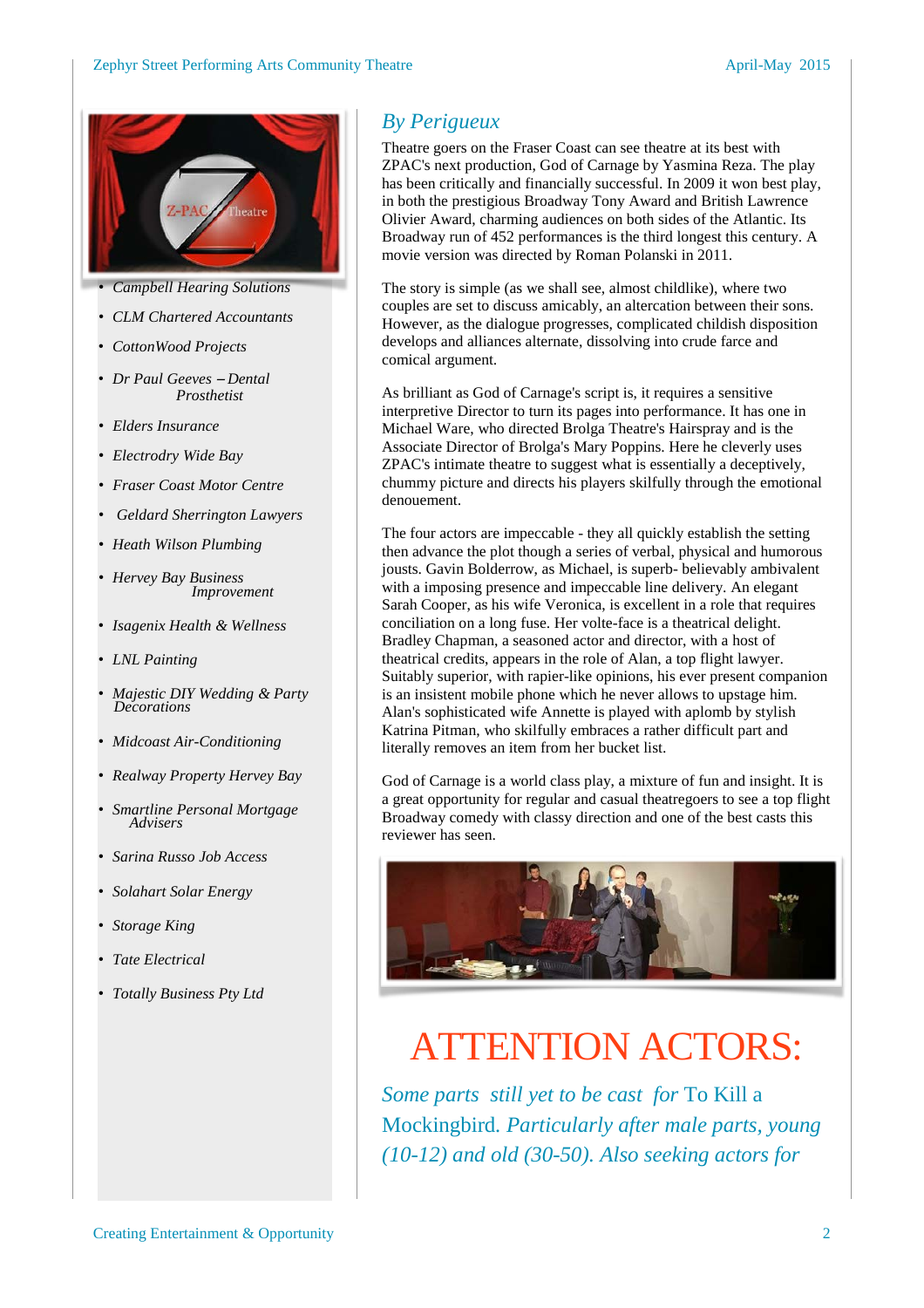#### Zephyr Street Performing Arts Community Theatre April-May 2015

#### **Wireless Wit**

Another successful production of *Wireless Wit* wrapped up in April. Tamara Bailey and Sarah Cooper made a tremendous effort organising the usual crew, plus a few new performers at Z-PAC. The shows raised much needed funds for the theatre.

#### **Addictive Acting**

*Addictive Dramatics* has been so busy! All four classes have been abuzz with laughter and learning.

A Snapshot:

• Wings – whole class drama



- Wireless Wit 3 @ ZPAC Theatre – Centre Stage Troupe
- Pre-show performance for Melbourne company Hit Productions' *One Day of the Year*

at The Brolga Theatre

Great student actors, a lovely theatre to operate out of and passionate assistant teachers and directors; the year just keeps getting better!

*African-American roles. Please contact Bradley Chapman on 0433-481-746 to arrange an audition.*

*Casting soon is* Arsenic and Old Lace. *Directed by Ken Lee and Liane Mills Auditions on Saturday June 13th and June 20th. 10am to 1pm. Three women needed (20s and two in late 60s to 70s), and eight men required (ages ranging from 20s to elderly).*

> AC Theatra premiere,<br>match Antimakia Pry Ltd, and 1<br>match Antimak, Hurvey Way, Acres Generate Herver Bay.<br>Rents Generat, Herver Bay.

**Kenterling's** 

Directed by Ken Let & Lizne Mill Directed by Ken Let & Lune<br>October 23" - Navember 7", 2015<br>October and Samundays at 7:30pm

Dutches 23" - November 7", 2001)<br>Detaber 23" - November at 7'309m

W.EBactheatry

**WANT** 

Sundays at 2pm

*To register your interest, email*

*promotions@zpactheatre.com.*

Auditions

ER BROS.

**Creating Entertainment & Opportunity** 3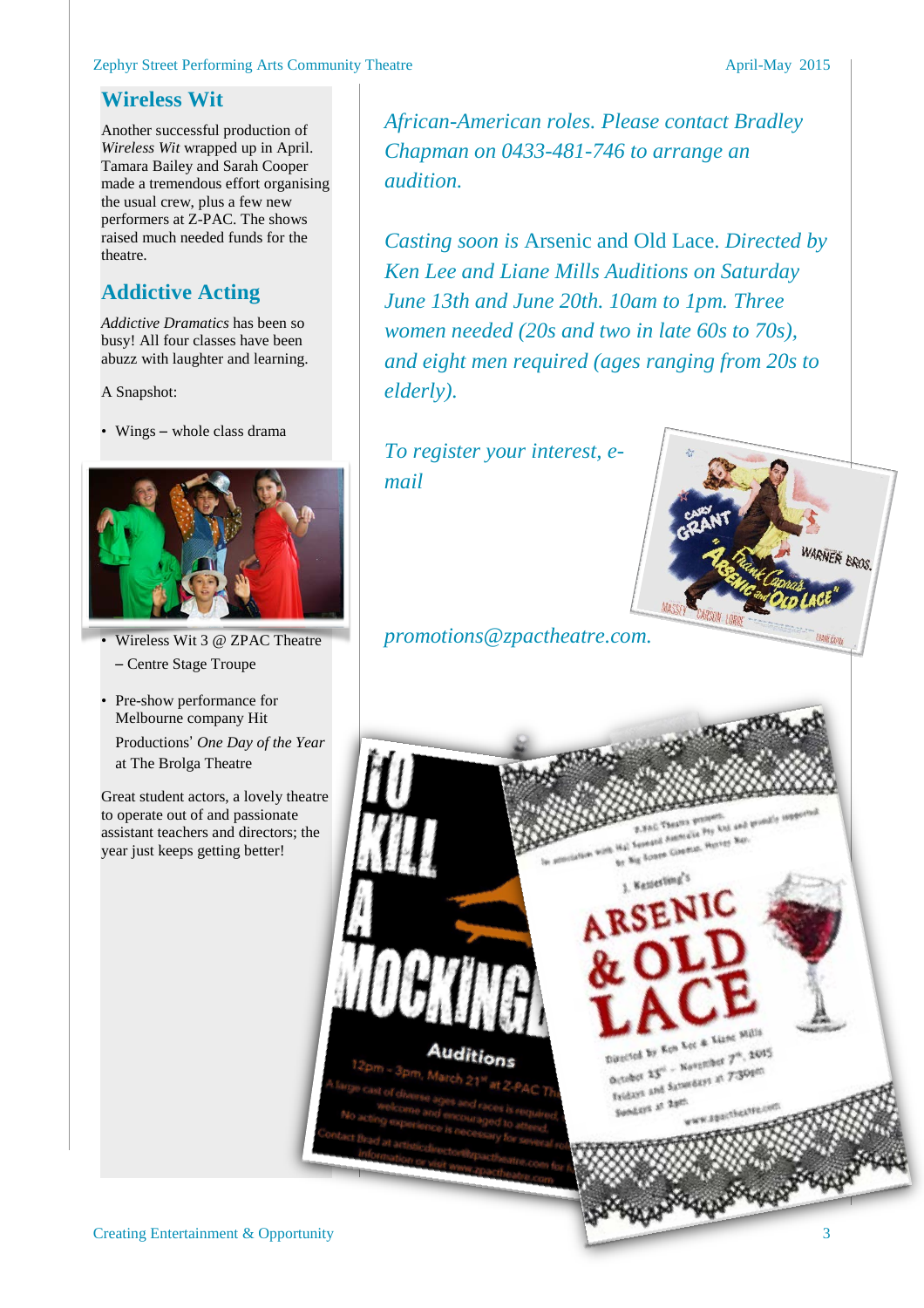## COMING SOON

**Z-PAC Theatre presents.** by arrangement with ORiGiN Theatrical and supported by Big Screen Cinemas



July 10th - 26th Fridays & Saturdays at 7:30pm **Sundays at 2:00pm** 

www.zpactheatre.com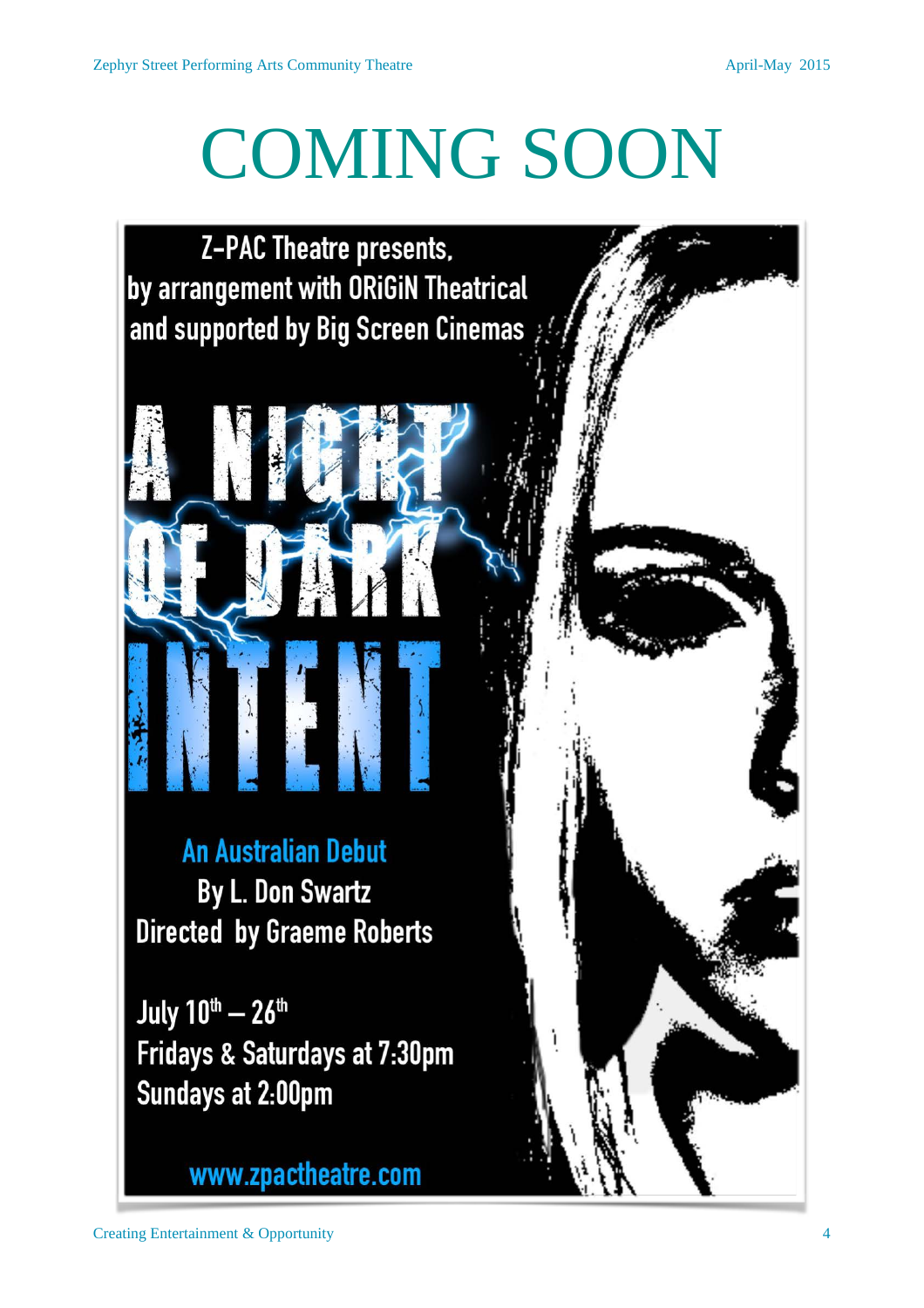### **PROUD SPONSORS**





## Bundaberg 07 4152 9066 Hervey Bay 07 4124 7688 info@widebayit.com.au